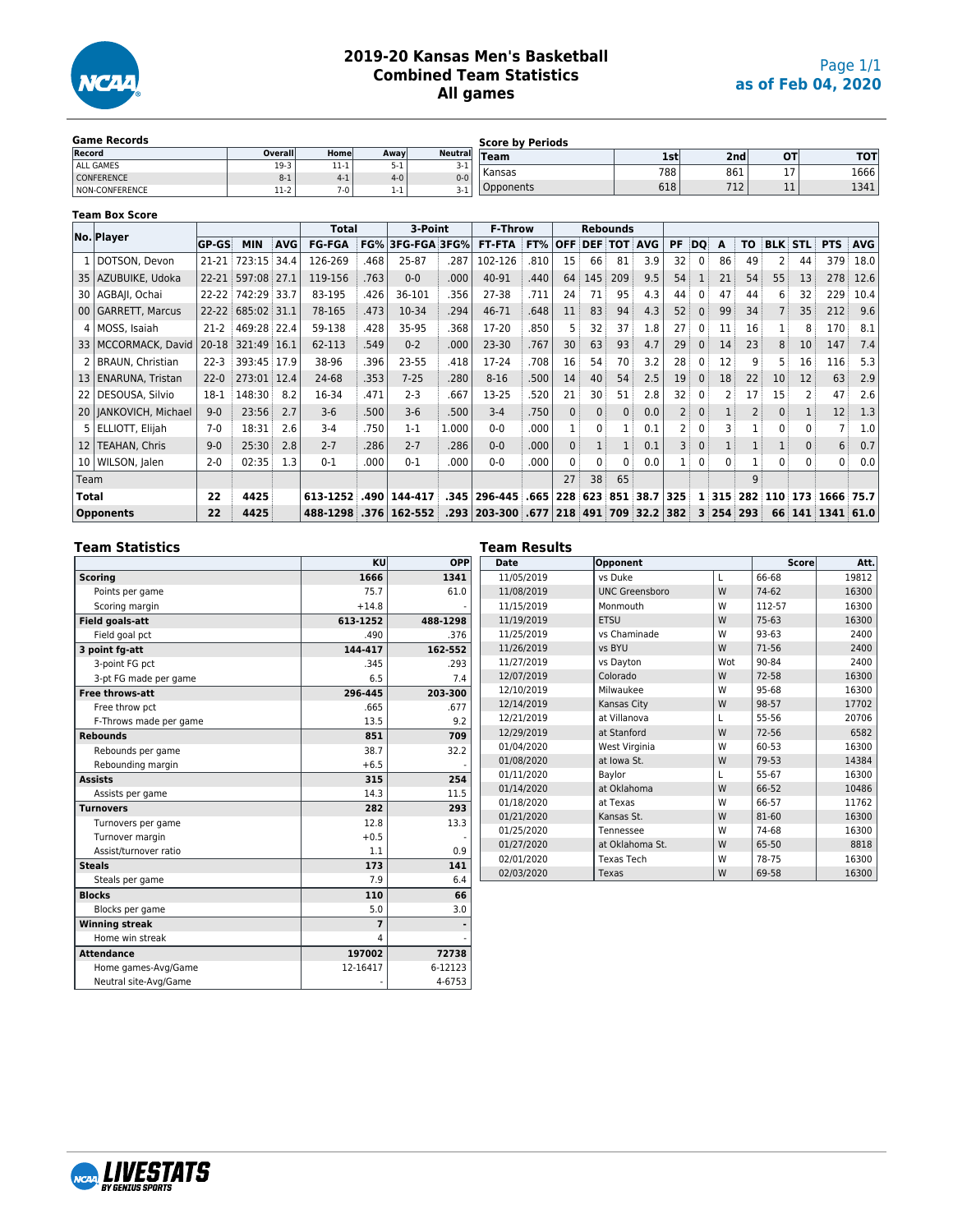

## **Game Records**

| <b>Record</b>     | <b>Overall</b> | Homel      | <b>Away</b> | <b>Neutral</b> |
|-------------------|----------------|------------|-------------|----------------|
| <b>ALL GAMES</b>  | 19-3           | 11<br>11-1 | ⊥-ר         | J-1            |
| <b>CONFERENCE</b> | $8-1$          | $-4$ - $+$ | 4-0         | 0-0            |
| NON-CONFERENCE    | 11-2           | ′-u        | 1-1         | J-1.           |

### **Team Results**

| Date       | <b>Opponent</b>        |     | <b>Score</b> |       | <b>Att. High Points</b> | <b>High Rebounds</b>  |
|------------|------------------------|-----|--------------|-------|-------------------------|-----------------------|
| 11/05/2019 | vs Duke                | L   | 66-68        | 19812 | (17) DOTSON, Devon      | (13) MCCORMACK, David |
| 11/08/2019 | <b>UNC Greensboro</b>  | W   | 74-62        | 16300 | (22) DOTSON, Devon      | (10) AZUBUIKE, Udoka  |
| 11/15/2019 | Monmouth               | W   | 112-57       | 16300 | (21) MOSS, Isaiah       | (11) MCCORMACK, David |
| 11/19/2019 | <b>ETSU</b>            | W   | $75 - 63$    | 16300 | (21) AZUBUIKE, Udoka    | (7) AZUBUIKE, Udoka   |
| 11/25/2019 | vs Chaminade           | W   | 93-63        | 2400  | (19) DOTSON, Devon      | (7) AZUBUIKE, Udoka   |
| 11/26/2019 | vs BYU                 | W   | 71-56        | 2400  | (16) MCCORMACK, David   | (10) AZUBUIKE, Udoka  |
| 11/27/2019 | vs Dayton              | Wot | 90-84        | 2400  | (31) DOTSON, Devon      | (7) GARRETT, Marcus   |
| 12/07/2019 | Colorado               | W   | 72-58        | 16300 | (20) AGBAJI, Ochai      | (12) AGBAJI, Ochai    |
| 12/10/2019 | Milwaukee              | W   | 95-68        | 16300 | (22) DOTSON, Devon      | (17) AZUBUIKE, Udoka  |
|            |                        |     |              |       | (22) AGBAJI, Ochai      |                       |
| 12/14/2019 | Kansas City            | W   | 98-57        | 17702 | (28) MCCORMACK, David   | (7) DESOUSA, Silvio   |
|            |                        |     |              |       |                         | (7) MCCORMACK, David  |
|            |                        |     |              |       |                         | (7) BRAUN, Christian  |
| 12/21/2019 | at Villanova           | L   | 55-56        | 20706 | (15) DOTSON, Devon      | (11) AZUBUIKE, Udoka  |
| 12/29/2019 | at Stanford            | W   | 72-56        | 6582  | (17) MOSS, Isaiah       | (13) AZUBUIKE, Udoka  |
| 01/04/2020 | West Virginia          | W   | 60-53        | 16300 | (17) AZUBUIKE, Udoka    | (11) AZUBUIKE, Udoka  |
| 01/08/2020 | at Iowa St.            | W   | 79-53        | 14384 | (20) DOTSON, Devon      | (7) AZUBUIKE, Udoka   |
|            |                        |     |              |       |                         | (7) MCCORMACK, David  |
| 01/11/2020 | Baylor                 | L   | 55-67        | 16300 | (15) MOSS, Isaiah       | (11) AZUBUIKE, Udoka  |
| 01/14/2020 | at Oklahoma            | W   | 66-52        | 10486 | (20) MOSS, Isaiah       | (14) AZUBUIKE, Udoka  |
| 01/18/2020 | at Texas               | W   | 66-57        | 11762 | (21) DOTSON, Devon      | (9) AZUBUIKE, Udoka   |
| 01/21/2020 | Kansas St.             | W   | 81-60        | 16300 | (20) BRAUN, Christian   | (14) AZUBUIKE, Udoka  |
| 01/25/2020 | Tennessee              | W   | 74-68        | 16300 | (22) DOTSON, Devon      | (11) AZUBUIKE, Udoka  |
| 01/27/2020 | at Oklahoma St.        | W   | 65-50        | 8818  | (16) BRAUN, Christian   | (9) BRAUN, Christian  |
| 02/01/2020 | <b>Texas Tech</b><br>W |     | 78-75        | 16300 | (21) DOTSON, Devon      | (8) AZUBUIKE, Udoka   |
| 02/03/2020 | Texas                  | W   | 69-58        | 16300 | (17) AZUBUIKE, Udoka    | (12) AZUBUIKE, Udoka  |

#### **Attendance Summary**

|              | <b>Games</b> | <b>Attend</b> | Avg/Game |
|--------------|--------------|---------------|----------|
| , Home       |              | 197002        | 16417    |
| Away         | 6            | 72738         | 12123    |
| Neutral      |              | 27012         | 6753     |
| <b>Total</b> | 22           | 296752        | 13489    |

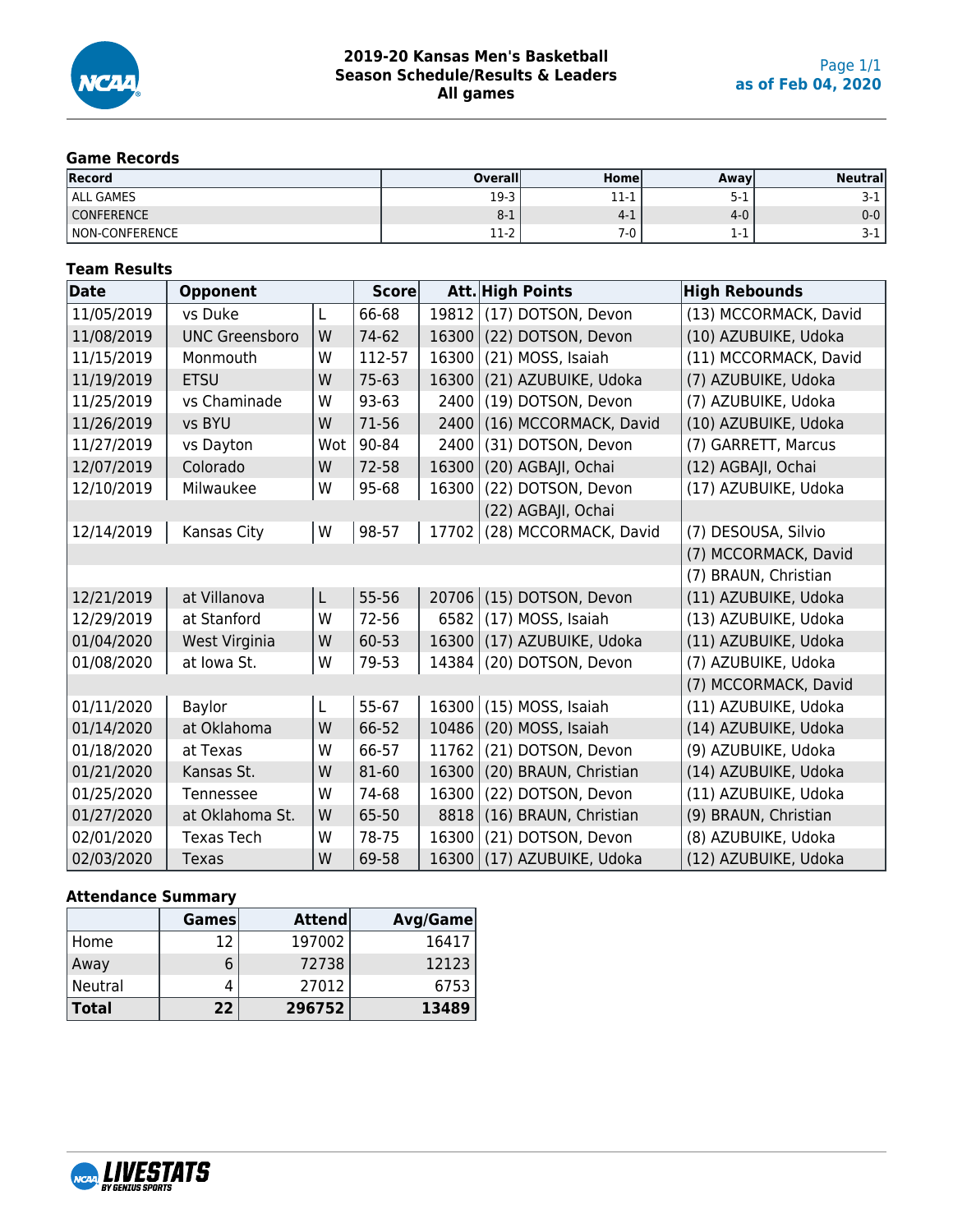

#### **2019-20 Kansas Men's Basketball Team Game-by-Game All games**

|                       |             |              |     | <b>Total</b>  |      | 3-Pointers         |            | <b>Free throws</b> |            |            |     | <b>Rebounds</b> |             |     |     |           |                |                |            |            |
|-----------------------|-------------|--------------|-----|---------------|------|--------------------|------------|--------------------|------------|------------|-----|-----------------|-------------|-----|-----|-----------|----------------|----------------|------------|------------|
| Opponent              | <b>Date</b> | <b>Score</b> |     | <b>FG-FGA</b> |      | <b>PCT 3FG-FGA</b> | <b>PCT</b> | <b>FT-FTA</b>      | <b>PCT</b> | <b>OFF</b> |     |                 | DEF TOT AVG | PF  | A   | <b>TO</b> | <b>BLK STL</b> |                | <b>PTS</b> | <b>AVG</b> |
| vs Duke               | 11/05/2019  | 66-68        |     | $23 - 50$     | .460 | $4 - 9$            | .444       | 16-26              | .615       | 10         | 30  | 40              | 40.0        | 20  | 13  | 28        | 5              | 11             | 66         | 66.0       |
| <b>UNC Greensboro</b> | 11/08/2019  | 74-62        | W   | 27-59         | .458 | $10-26$            | .385       | $10-19$            | .526       | 11         | 31  | 42              | 41.0        | 12  | 15  | 10        | $\overline{2}$ | 5              | 74         | 70.0       |
| Monmouth              | 11/15/2019  | 112-57       | W   | 37-66         | .561 | 14-30              | .467       | 24-31              | .774       | 11         | 32  | 43              | 41.7        | 20  | 22  |           | 5              | 11             | 112        | 84.0       |
| <b>ETSU</b>           | 11/19/2019  | 75-63        | W   | 30-54         | .556 | $1 - 14$           | .071       | 14-18              | .778       | 5          | 27  | 32              | 39.3        | 16  | 19  | 15        | 8              | 14             | 75         | 81.8       |
| vs Chaminade          | 11/25/2019  | 93-63        | W   | 38-69         | .551 | 12-29              | .414       | $5 - 11$           | .455       | 13         | 20  | 33              | 38.0        | 16  | 17  | 14        | 3              | 11             | 93         | 84.0       |
| vs BYU                | 11/26/2019  | 71-56        | W   | 29-61         | .475 | $4 - 18$           | .222       | $9 - 15$           | .600       | 9          | 26  | 35              | 37.5        | 10  | 18  | 12        | 1              | 9              | 71         | 81.8       |
| vs Dayton             | 11/27/2019  | 90-84        | Wot | 33-59         | .559 | $4 - 11$           | .364       | 20-28              | .714       |            | 31  | 38              | 37.6        | 20  | 12  | 11        | 5              | $\overline{7}$ | 90         | 83.0       |
| Colorado              | 12/07/2019  | 72-58        | W   | 27-51         | .529 | $6 - 13$           | .462       | $12 - 19$          | .632       | 10         | 29  | 39              | 37.8        | 19  | 14  | 21        | 4              | 9              | 72         | 81.6       |
| Milwaukee             | 12/10/2019  | 95-68        | W   | 32-59         | .542 | 12-28              | .429       | 19-27              | .704       | 14         | 31  | 45              | 38.6        | 15  | 23  | 12        | 3              | 5              | 95         | 83.1       |
| Kansas City           | 12/14/2019  | 98-57        | W   | 38-66         | .576 | $8 - 23$           | .348       | 14-18              | .778       | 12         | 27  | 39              | 38.6        | 10  | 20  | 10        | 9              | 10             | 98         | 84.6       |
| at Villanova          | 12/21/2019  | 55-56        |     | 24-55         | .436 | $3 - 13$           | .231       | $4 - 10$           | .400       | 10         | 31  | 41              | 38.8        | 12  | 14  | 12        | 5              | 6              | 55         | 81.9       |
| at Stanford           | 12/29/2019  | 72-56        | W   | 27-58         | .466 | $9 - 22$           | .409       | $9 - 18$           | .500       | 15         | 29  | 44              | 39.3        | 18  | 13  | 21        | $\mathbf{1}$   | 9              | 72         | 81.1       |
| West Virginia         | 01/04/2020  | 60-53        | W   | 19-47         | .404 | $3 - 17$           | .176       | 19-30              | .633       | 9          | 21  | 30              | 38.5        | 19  | 11  | 14        | 7              | 10             | 60         | 79.5       |
| at Iowa St.           | 01/08/2020  | 79-53        | W   | 28-54         | .519 | $10-19$            | .526       | $13-17$            | .765       | 9          | 28  | 37              | 38.4        | 13  | 16  | 12        | $\overline{2}$ | 10             | 79         | 79.4       |
| Baylor                | 01/11/2020  | 55-67        |     | 20-51         | .392 | $4 - 15$           | .267       | 11-14              | .786       | 9          | 25  | 34              | 38.1        | 10  | 9   | 14        | 10             | 3              | 55         | 77.8       |
| at Oklahoma           | 01/14/2020  | 66-52        | W   | $25 - 57$     | .439 | $8 - 19$           | .421       | $8 - 14$           | .571       | 11         | 35  | 46              | 38.6        | 11  | 12  | 11        | 4              | $\overline{4}$ | 66         | 77.1       |
| at Texas              | 01/18/2020  | 66-57        | W   | $25 - 53$     | .472 | $2 - 10$           | .200       | 14-21              | .667       | 11         | 29  | 40              | 38.7        | 10  | 11  | 10        | $\overline{2}$ | 5              | 66         | 76.4       |
| Kansas St.            | 01/21/2020  | 81-60        | W   | $30 - 65$     | .462 | $9 - 26$           | .346       | $12 - 17$          | .706       | 17         | 26  | 43              | 38.9        | 15  | 13  | 10        | 9              | 10             | 81         | 76.7       |
| Tennessee             | 01/25/2020  | 74-68        | W   | 25-54         | .463 | $4 - 17$           | .235       | $20 - 33$          | .606       | 10         | 22  | 32              | 38.6        | 16  | 12  | 6         | 5              | 9              | 74         | 76.5       |
| at Oklahoma St.       | 01/27/2020  | 65-50        | W   | 21-54         | .389 | 11-33              | .333       | $12 - 15$          | .800       | 9          | 31  | 40              | 38.7        | 15  | 15  | 10        | 8              | 3              | 65         | 76.0       |
| <b>Texas Tech</b>     | 02/01/2020  | 78-75        | W   | 30-58         | .517 | $4 - 13$           | .308       | 14-20              | .700       | 6          | 30  | 36              | 38.5        | 14  | 10  | 10        | 9              | 5              | 78         | 76.0       |
| Texas                 | 02/03/2020  | 69-58        | W   | $25 - 52$     | .481 | $2 - 12$           | .167       | $17 - 24$          | .708       | 10         | 32  | 42              | 38.7        | 14  | 6   | 12        | 3              | $\overline{7}$ | 69         | 75.7       |
| <b>Total</b>          |             | 1666         |     | 613-1252      | .490 | 144-417            | .345       | 296-445            | .665       | 228        | 623 | 851 38.7        |             | 325 | 315 | 282       |                | 110 173        | 1666       | 75.7       |
| Opponents             |             | 1341         |     | 488-1298      | .376 | 162-552            | .293       | 203-300            | .677       | 218        | 491 | 709             | 32.2        | 382 | 254 | 293       | 66             | 141            | 1341       | 61.0       |

## **Kansas Averages**

| Games<br><b>Played</b> | Points/<br>qame | <b>FG Pctl</b> | 3FG<br><b>FT Pct</b><br>°CL |                  | Rebounds/<br>aame | Assists/<br>aame | Turnovers/<br>aame | <b>Assist/Turnover</b><br>ratio | Steals/<br>aame | <b>Blocks</b><br>aame |
|------------------------|-----------------|----------------|-----------------------------|------------------|-------------------|------------------|--------------------|---------------------------------|-----------------|-----------------------|
| $\sim$<br>ᅀ            | 75<br>.         | 49.0           | 34.5                        | . .<br>-<br>66.5 | 38.7              | $\sim$<br>14.3   | 120<br>ᅭ᠘.∪        | .                               | .               | 5.0                   |

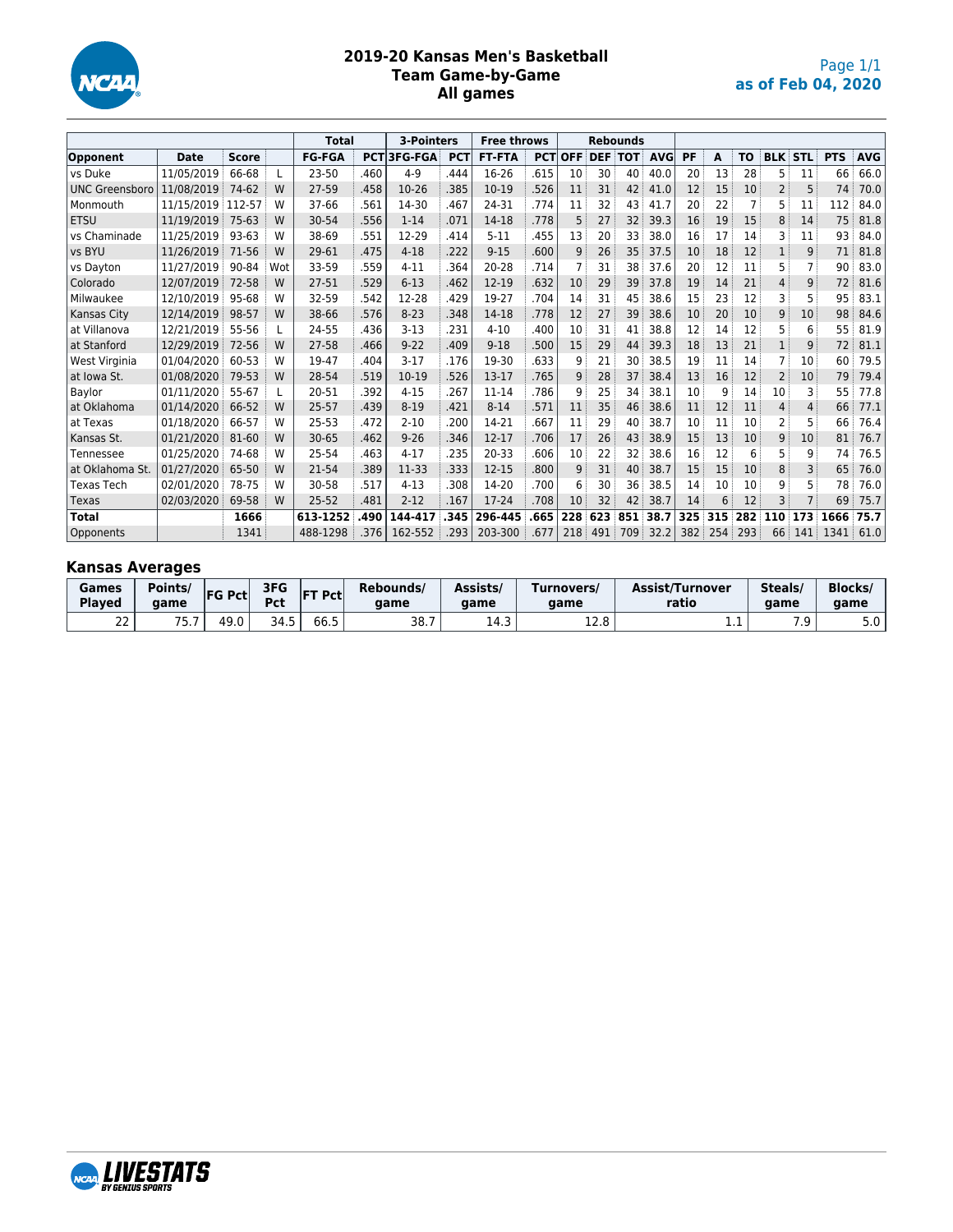

#### **2019-20 Kansas Men's Basketball Opponents Game-by-Game All games**

|                       |             |              |     | <b>Total</b>  |                  | 3-Pointers         |            | <b>Free throws</b> |            |                |     | <b>Rebounds</b> |            |     |                |                |                |                |            |            |
|-----------------------|-------------|--------------|-----|---------------|------------------|--------------------|------------|--------------------|------------|----------------|-----|-----------------|------------|-----|----------------|----------------|----------------|----------------|------------|------------|
| Opponent              | <b>Date</b> | <b>Score</b> |     | <b>FG-FGA</b> |                  | <b>PCT 3FG-FGA</b> | <b>PCT</b> | <b>FT-FTA</b>      | <b>PCT</b> | <b>OFF</b>     |     | <b>DEF TOT</b>  | <b>AVG</b> | PF  | A              | TO             |                | <b>BLK STL</b> | <b>PTS</b> | <b>AVG</b> |
| vs Duke               | 11/05/2019  | 66-68        | L   | 23-64         | .359             | $8 - 24$           | .333       | 14-23              | .609       | 11             | 19  | 30              | 30.0       | 17  | 12             | 16             | 3              | 11             | 68         | 68.0       |
| <b>UNC Greensboro</b> | 11/08/2019  | 74-62        | W   | 24-62         | .387             | $8 - 31$           | .258       | $6 - 13$           | .462       | 10             | 25  | 35              | 32.5       | 18  | 11             | 9              | 3              | 5              | 62         | 65.0       |
| Monmouth              | 11/15/2019  | 112-57       | W   | 18-60         | .300             | $4 - 22$           | .182       | 17-23              | .739       | 11             | 23  | 34              | 33.0       | 24  | 10             | 15             | 3              | 4              | 57         | 62.3       |
| <b>ETSU</b>           | 11/19/2019  | $75 - 63$    | W   | $23 - 60$     | .383<br>$9 - 30$ |                    | .300       | $8 - 15$           | .533       | 11             | 22  | 33              | 33.0       | 19  | 12             | 16             | $\overline{4}$ | 11             | 63         | 62.5       |
| vs Chaminade          | 11/25/2019  | 93-63        | W   | 23-50         | .460             | $7 - 21$           | .333       | $10 - 14$          | .714       | 6              | 22  | 28              | 32.0       | 14  | 13             | 27             | 0              | 8              | 63         | 62.6       |
| vs BYU                | 11/26/2019  | 71-56        | W   | 22-54         | .407             | $9 - 33$           | .273       | $3-4$              | .750       | 5              | 27  | 32              | 32.0       | 17  | 14             | 20             | 1              | 5              | 56         | 61.5       |
| vs Dayton             | 11/27/2019  | 90-84        | Wot | $27 - 62$     | .435             | 16-33              | .485       | 14-19              | .737       | 5              | 25  | 30              | 31.7       | 25  | 19             | 14             | 5              | 6              | 84         | 64.7       |
| Colorado              | 12/07/2019  | 72-58        | W   | 18-60         | .300             | $7 - 34$           | .206       | 15-21              | .714       | 17             | 19  | 36              | 32.3       | 15  | $\overline{7}$ | 17             | $\mathbf{0}$   | 11             | 58         | 63.9       |
| Milwaukee             | 12/10/2019  | 95-68        | W   | 24-66         | .364             | $7 - 35$           | .200       | 13-15              | .867       | 11             | 16  | 27              | 31.7       | 20  | 12             | 8              | 3              | 3              | 68         | 64.3       |
| Kansas City           | 12/14/2019  | 98-57        | W   | 22-52         | .423             | $9 - 18$           | .500       | $4-6$              | .667       | 5              | 19  | 24              | 30.9       | 13  | 11             | 22             | 0              | 5              | 57         | 63.6       |
| at Villanova          | 12/21/2019  | 55-56        |     | $22 - 63$     | .349             | 10-41              | .244       | $2 - 2$            | 1.000      | 10             | 26  | 36              | 31.4       | 14  | 14             | 9              | 0              | 6              | 56         | 62.9       |
| at Stanford           | 12/29/2019  | 72-56        | W   | 19-50         | .380             | $6 - 20$           | .300       | $12 - 16$          | .750       | $\overline{4}$ | 21  | 25              | 30.8       | 16  | 10             | 19             | 3              | 10             | 56         | 62.3       |
| West Virginia         | 01/04/2020  | 60-53        | W   | 19-59         | .322             | $3 - 14$           | .214       | 12-22              | .545       | 21             | 23  | 44              | 31.8       | 18  | 7              | 16             | 4              | 5              | 53         | 61.6       |
| at Iowa St.           | 01/08/2020  | 79-53        | W   | 20-58         | .345             | $8 - 28$           | .286       | $5-9$              | .556       | 12             | 18  | 30              | 31.7       | 12  | 14             | 12             | 4              | 9              | 53         | 61.0       |
| Baylor                | 01/11/2020  | 55-67        | L   | 27-60         | .450             | $8 - 19$           | .421       | $5 - 7$            | .714       | 7              | 24  | 31              | 31.7       | 16  | 13             | 5              | 2              | 9              | 67         | 61.4       |
| at Oklahoma           | 01/14/2020  | 66-52        | W   | 19-62         | .306             | $8 - 29$           | .276       | $6 - 9$            | .667       | 8              | 24  | 32              | 31.7       | 13  | 10             | 5              | 5              | 6              | 52         | 60.8       |
| at Texas              | 01/18/2020  | 66-57        | W   | 23-57         | .404             | $6 - 20$           | .300       | $5-9$              | .556       | 8              | 21  | 29              | 31.5       | 17  | 16             | 9              | 5              | 3              | 57         | 60.6       |
| Kansas St.            | 01/21/2020  | 81-60        | W   | 23-58         | .397             | $8 - 22$           | .364       | $6 - 13$           | .462       | 13             | 21  | 34              | 31.7       | 18  | 10             | 15             | 3              | 6              | 60         | 60.6       |
| Tennessee             | 01/25/2020  | 74-68        | W   | 25-55         | .455             | $6 - 15$           | .400       | $12 - 16$          | .750       | 11             | 25  | 36              | 31.9       | 23  | 14             | 15             |                | 2              | 68         | 60.9       |
| at Oklahoma St.       | 01/27/2020  | 65-50        | W   | 18-64         | .281             | $2 - 18$           | .111       | $12 - 16$          | .750       | 16             | 25  | 41              | 32.4       | 14  | 9              | $\overline{7}$ | 3              | 6              | 50         | 60.4       |
| <b>Texas Tech</b>     | 02/01/2020  | 78-75        | W   | 26-61         | .426             | $9 - 21$           | .429       | 14-18              | .778       | 8              | 25  | 33              | 32.4       | 17  | 12             | 9              | 5              |                | 75         | 61.1       |
| Texas                 | 02/03/2020  | 69-58        | W   | 23-61         | .377             | $4 - 24$           | .167       | $8 - 10$           | .800       | 8              | 21  | 29              | 32.2       | 22  | 4              | 8              | 3              | 3              | 58         | 61.0       |
| <b>Total</b>          |             | 1341         |     | 488-1298      | .376             | 162-552            | .293       | 203-300            | .677       | 218            | 491 | 709             | 32.2       | 382 | 254            | 293            | 66             | 141            | 1341       | 61.0       |
| Kansas                |             | 1666         |     | 613-1252      | .490             | 144-417            | .345       | 296-445            | .665       | 228            | 623 | 851             | 38.7       | 325 | 315            | 282            | 110            | 173            | 1666       | 75.7       |

# **Opponents Averages**

| Games<br><b>Plaved</b> | Points/<br>aame | 3FG<br><b>FG Pct</b><br><b>FT Pct</b><br>Drt<br>άι<br>$\sim$ $\sim$ |             | Rebounds/<br>aame | Assists/<br>aame      | Turnovers/<br>aame | <b>Assist/Turnover</b><br>ratio          | Steals/<br>aame | <b>Blocks</b><br>aame |                      |
|------------------------|-----------------|---------------------------------------------------------------------|-------------|-------------------|-----------------------|--------------------|------------------------------------------|-----------------|-----------------------|----------------------|
| $\sim$<br>ے            | 61.0            | ں ، ر                                                               | つQ<br>ر . ر | b/L               | $\sim$ $\sim$<br>32.Z | <b></b>            | . .<br>$\overline{\phantom{0}}$<br>ر.ر د | ◡.◡             | 0.4                   | $\sim$ $\sim$<br>J.U |